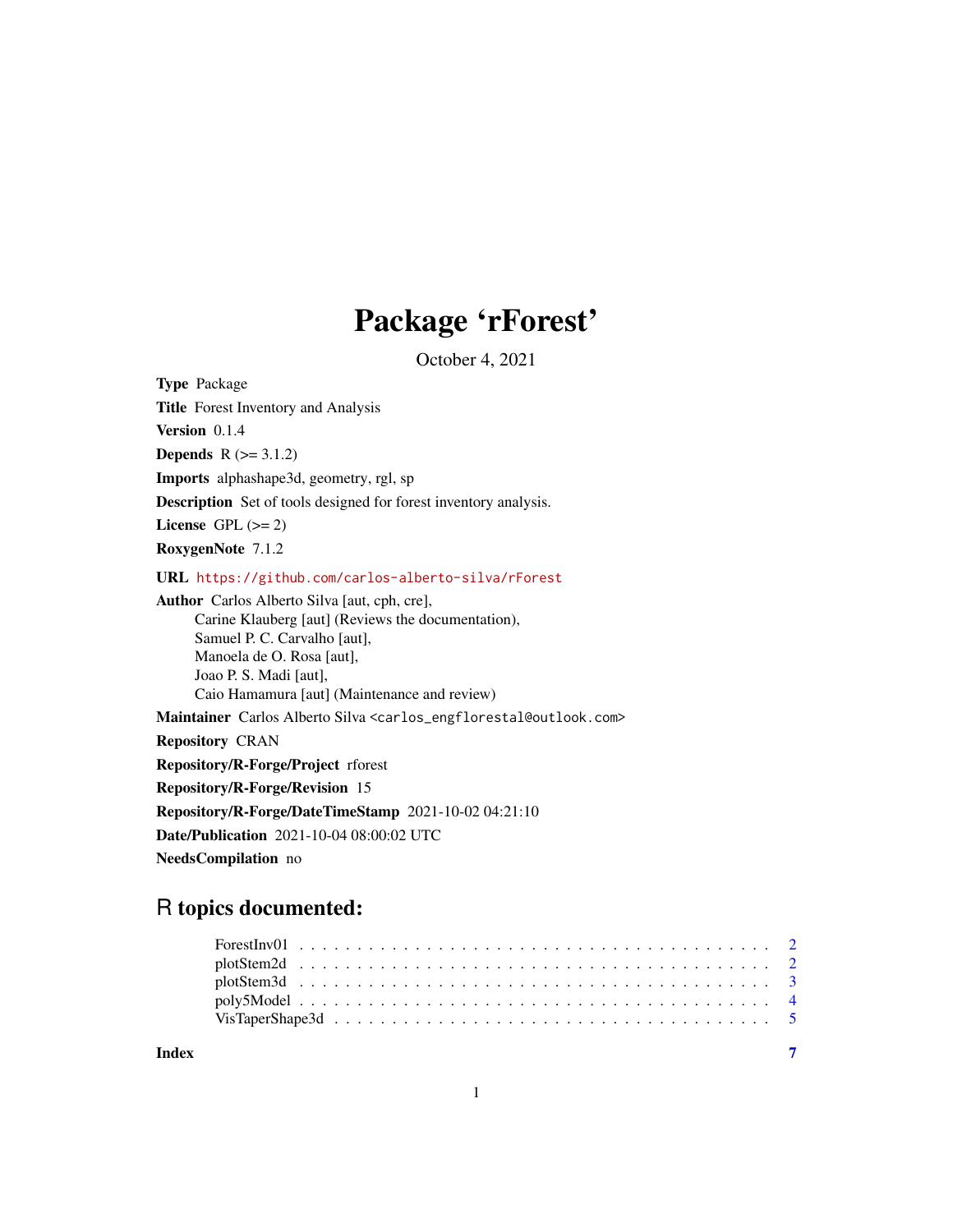<span id="page-1-0"></span>

#### Description

Forest inventory data collected in Eucalyptus spp. forest plantations. This is an example of forest inventory data used in [poly5Model](#page-3-1), [plotStem2d](#page-1-1) and [plotStem3d](#page-2-1) functions

#### Format

A data frame with 131 rows and 5 variables

#### Details

- id. unique number to identify tree information
- hi. height (m) of each section where diameter is taken
- di. diameter (cm) in hi
- ht. total height (m) of the tree
- dbh. diameter (cm) at breast height (e.g 1.30 m)

<span id="page-1-1"></span>plotStem2d *2D visualization of tree stems*

#### Description

plotStem3d is used to visualize tree stems in 3D

#### Usage

```
plotStem2d(hi,di,col)
```
#### Arguments

| hi.  | vector of measured tree i heights                   |
|------|-----------------------------------------------------|
| di.  | vector of measured tree diameters (di) at i heights |
| col. | stem color, e.g. "chocolate"                        |

#### Value

Nothing, but outputs a plot

#### Author(s)

Carlos A. Silva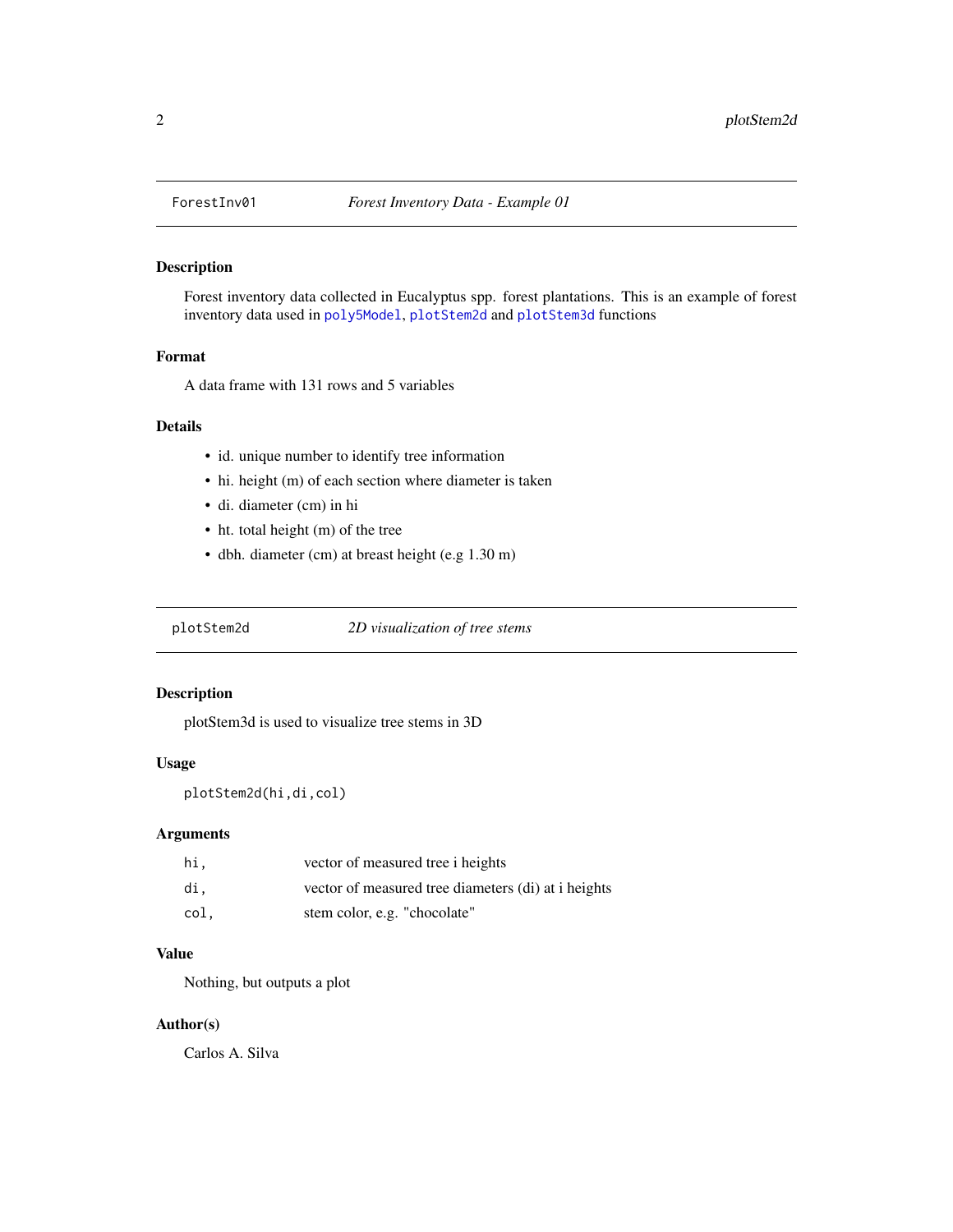#### <span id="page-2-0"></span>plotStem3d 3

#### Examples

```
# Importing forest inventory data
data(ForestInv01)
# Subsetting Tree 1
tree1<-subset(ForestInv01,ForestInv01[,1]==1)
hi<-tree1$hi
di<-tree1$di
# Plotting stem 2d
```

```
plotStem2d(hi,di, col="forestgreen")
```
<span id="page-2-1"></span>plotStem3d *3D visualization of tree stems*

#### Description

plotStem3d is used to visualize tree stems in 3D

#### Usage

plotStem3d(hi,di,col,alpha)

#### Arguments

| hi.    | vector of trees his                        |
|--------|--------------------------------------------|
| di.    | vector of trees dis                        |
| col.   | stem color, e.g. "chocolate"               |
| alpha, | stem transparency. Set a value from 0 to 1 |

#### Value

Nothing, but outputs a plot

#### Author(s)

Carlos Alberto Silva

#### Examples

```
# Importing forest inventory data
data(ForestInv01)
```

```
# Subsetting Tree 1
tree1<-subset(ForestInv01,ForestInv01[,1]==1)
hi<-tree1$hi
di<-tree1$di
```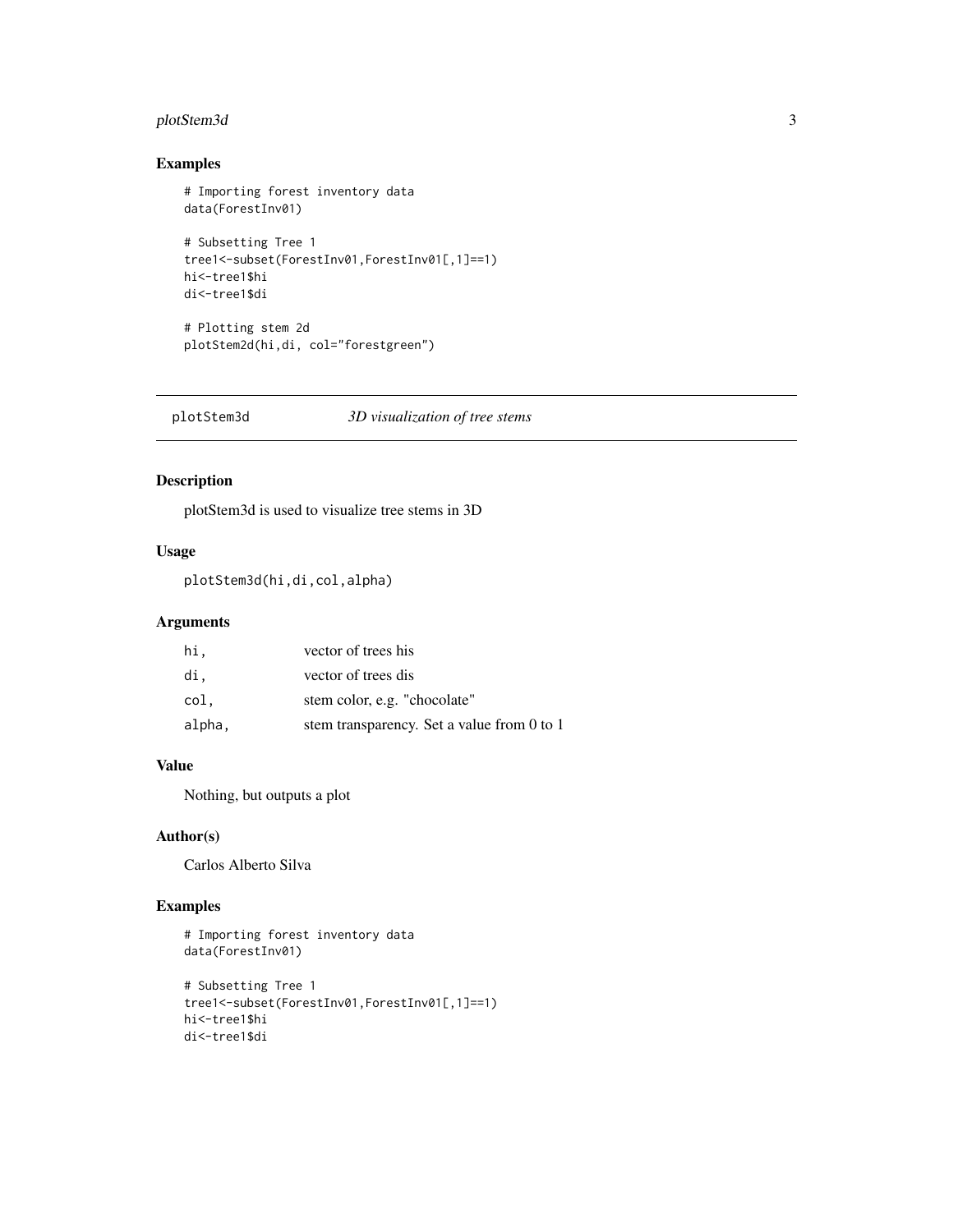```
# Plotting stem 3d
plotStem3d(hi,di,alpha=1,col="forestgreen")
```
<span id="page-3-1"></span>poly5Model *Fitting a fifth-degree polynomial taper model*

#### Description

poly5Model is used to fit a fifth-degree polynomial taper model

#### Usage

```
poly5Model(dbh,ht,di,hi, plotxy)
```
#### Arguments

| dbh,    | vector of diameter at breast height            |
|---------|------------------------------------------------|
| ht.     | vector of measured tree heights                |
| di,     | vector of measured tree diameters at i heights |
| hi.     | vector of measured tree i heights              |
| plotxy, | plot the fitted model                          |

#### Value

Returns a fifth-degree polynomial taper model as an object of class "lm"

#### Author(s)

Carlos A. Silva, Samuel P. C. Carvalho, Carine Klauberg Silva and Manoela de O. Rosa

#### References

Schoepfer (1966) model :fifth-degree polynomial taper model

 $di/dbh = (hi/ht) + (hi/ht)^2 + (hi/ht)^3 + (hi/ht)^4 + (hi/ht)^5$ 

#### Examples

```
# Importing forest inventory data
data(ForestInv01)
```

```
# setting model parametersdbh and ht
hi<-ForestInv01[,2]
di<-ForestInv01[,3]
ht<-ForestInv01[,4]
dbh<-ForestInv01[,5]
```
# fitting the fifth-degree polynomial taper model

<span id="page-3-0"></span>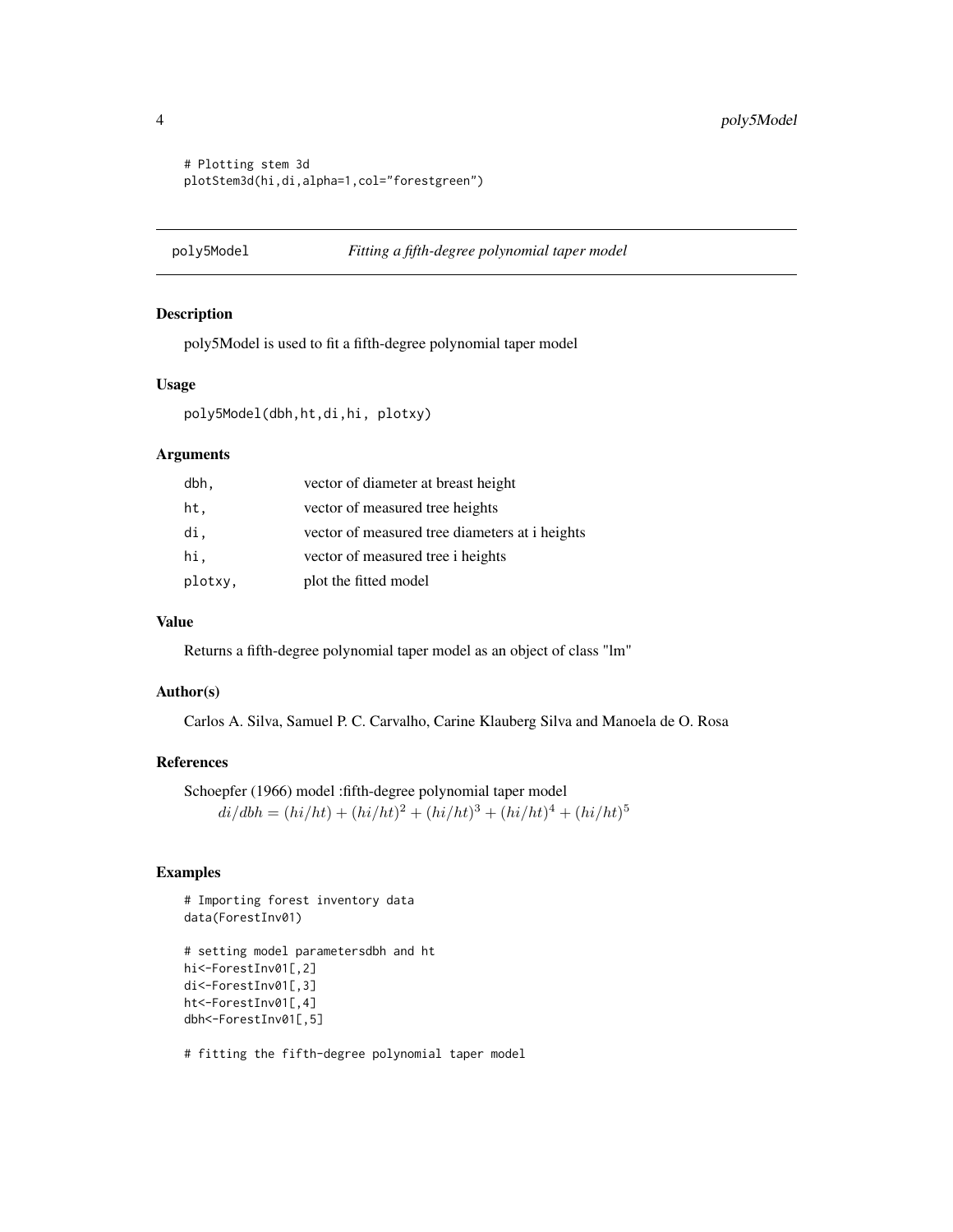#### <span id="page-4-0"></span>VisTaperShape3d 5

```
fit <- poly5Model(dbh,ht,di,hi, plotxy=TRUE)
#grid()
```
VisTaperShape3d *3-D visualization of taper models*

#### Description

VisTaperShape3d is used for visualizing taper models in 3-D

#### Usage

```
VisTaperShape3d(model,dbh,height,col, solid)
```
#### Arguments

| model.  | taper model as an object of class "lm"                                        |
|---------|-------------------------------------------------------------------------------|
| dbh.    | tree diameter at breast height, e.g. 35 cm                                    |
| height. | tree height, e.g. 25 m                                                        |
| col.    | taper color, e.g. "forestgreen"                                               |
| solid.  | if TRUE (default) returns a solid 3d model. If FALSE, returns a 3d grid model |

#### Value

Nothing, but outputs a plot

#### Author(s)

Carlos Alberto Silva and Joao Paulo Sardo Madi

#### Examples

```
# Importing forest inventory data
data(ForestInv01)
```

```
# setting model parametersdbh and ht
hi<-ForestInv01[,2]
di<-ForestInv01[,3]
ht<-ForestInv01[,4]
dbh<-ForestInv01[,5]
```

```
# fitting the fifth-degree polynomial taper model
fit <- poly5Model(dbh,ht,di,hi, plotxy=TRUE)
```

```
dbh<-30 # cm
height<-25 # m
model<-fit
```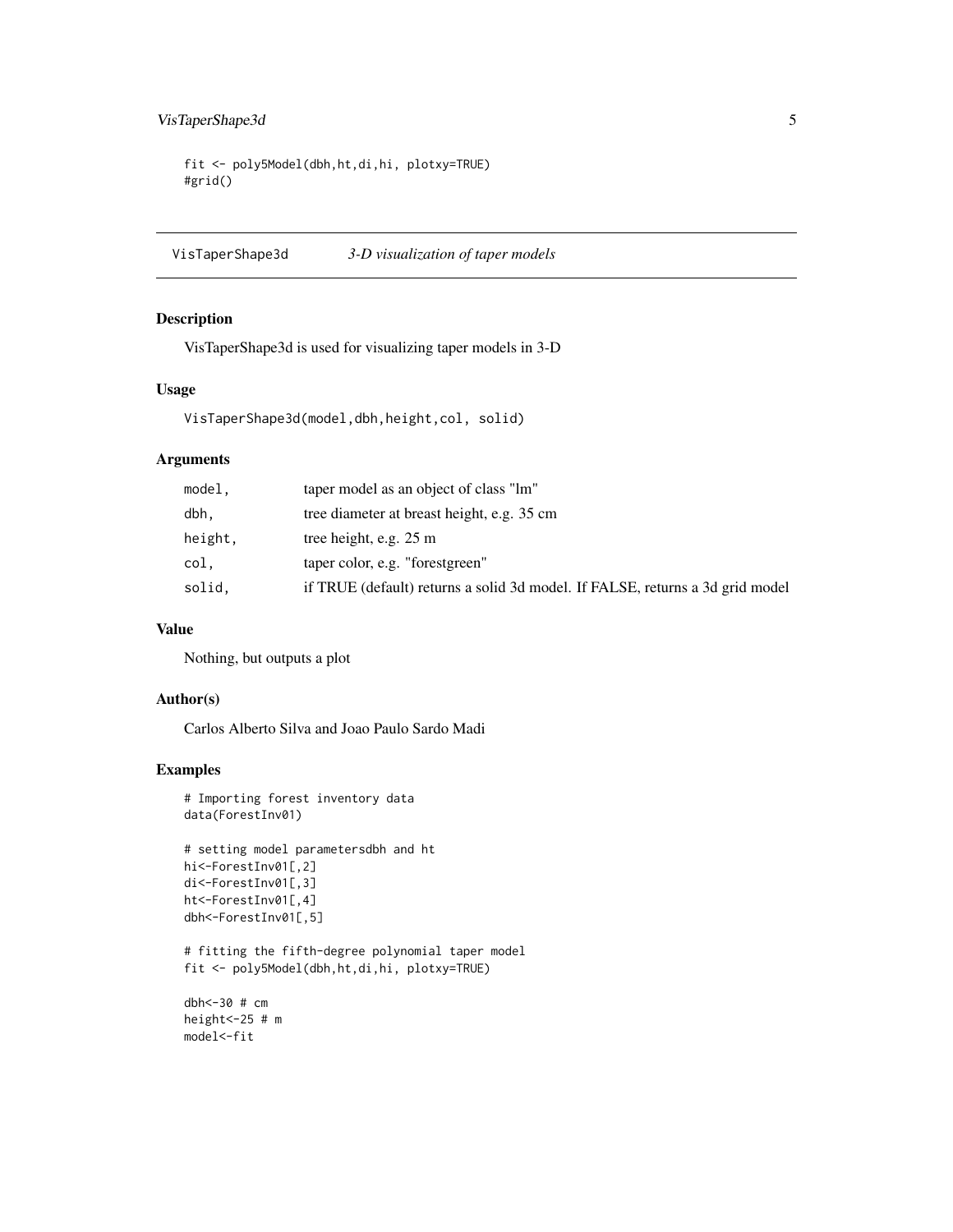library(rgl) # Plotting the taper model in 3-D VisTaperShape3d(fit,dbh,height,col="forestgreen",solid=TRUE) box3d() grid3d(c("x+","y+"))  $\overline{a}$  aspect3d(0.3,0.3,1)